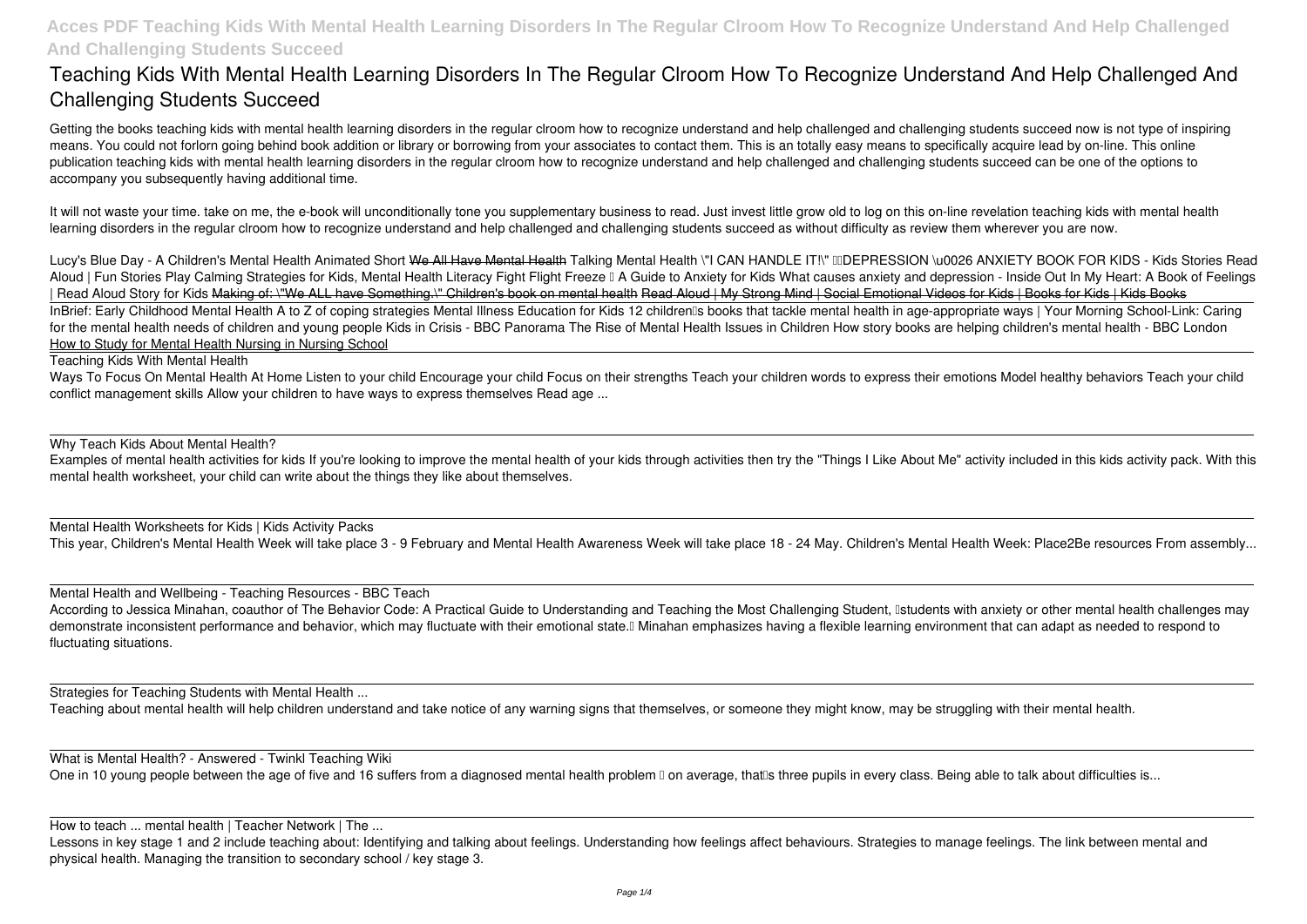Mental health and emotional wellbeing lesson plans | PSHE ...

How do you teach learners with social, emotional and mental health (SEMH) needs? Here are my 10 top tips for working with students with social, emotional and mental health. 10. Relationships. Many of these young people have had difficulties forming relationships at home and at school.

Teaching primary school children about mental health Managing moods. Dr Anna Redfern is clearly a gifted communicator as well as a clinical psychologist. It is not everyone... 'We should be worried'. The whole programme is carefully couched in fun and child-friendly terms. Adult words such as... ...

Tips For Working With Social, Emotional and Mental Health ...

According to Public Health England, over 110,000 children I one in ten I in London has poor mental health. This is a troubling figure that deserves contemplation, and a sophisticated response. But I am not sure that educating all of the nationlls youth is the answer.

We shouldn<sup>'''</sup>t teach children about mental health ...

4 Ways to Teach Your Kids About Caring for Their Mental Health This training module supports the physical health and mental wellbeing section of the statutory relationships, sex and health education curriculum. This is the first of a series of 14 modules to ...

The guidance includes information on how schools and colleges should support children and young people<sup>n</sup>s mental health (Department for Education, 2020). Public Health England (PHE) provides guidance on Improving the mental health of children and young people. This describes the importance of children's mental health and summarises what works in improving their mental health (PHE, 2016).

Teaching primary school children about mental health - BBC ...

4 Ways to Teach Your Kids About Caring for Their Mental Health 1. Teach them to listen to their bodies.. Evidence has shown that there is something called a gut-brain connection,... 2. Set up "as if" scenarios.. When we take our children to watch movies, or we watch TV shows with them, we often... ...

We do need to teach psychology in school, which should include warming signs of suicide and abuse. We also need to teach mental health in school (health not psychology). We already teach kids how to be healthy with sex, drugs, physical activity, nutrition, music, cooking, art, and academics in school. Why is mental health not in there?

World Mental Health Day: 20 wellbeing tips To help every teacher and every classroom participate in World Mental Health Day 2020, we have compiled a list of some simple wellbeing activities and tips I including ideas suggested by teachers across the UK.

A teacher<sup>n</sup>s perceptions of mental health disorders, their role in regards to a student<sup>n</sup>s mental health disorders and the barriers to helping a student is important to their success. There is a clear connection between mental health and academic performance.

Teaching about mental wellbeing - GOV.UK

Child mental health: recognising and responding to issues ...

Teaching Kids About Mental Health Matters | NAMI: National ...

Resource library : Mentally Healthy Schools

How Teacher Help Students with Mental Health Disorders ...

Teaching Kids about Mental Health, Self-Awareness in Classrooms Can teaching kids self-awareness and giving them the tools to open up about mental health be simple, cheap, and easy to fit into a packed school day? Erin Castillo, a special education teacher in San Francisco, does just that.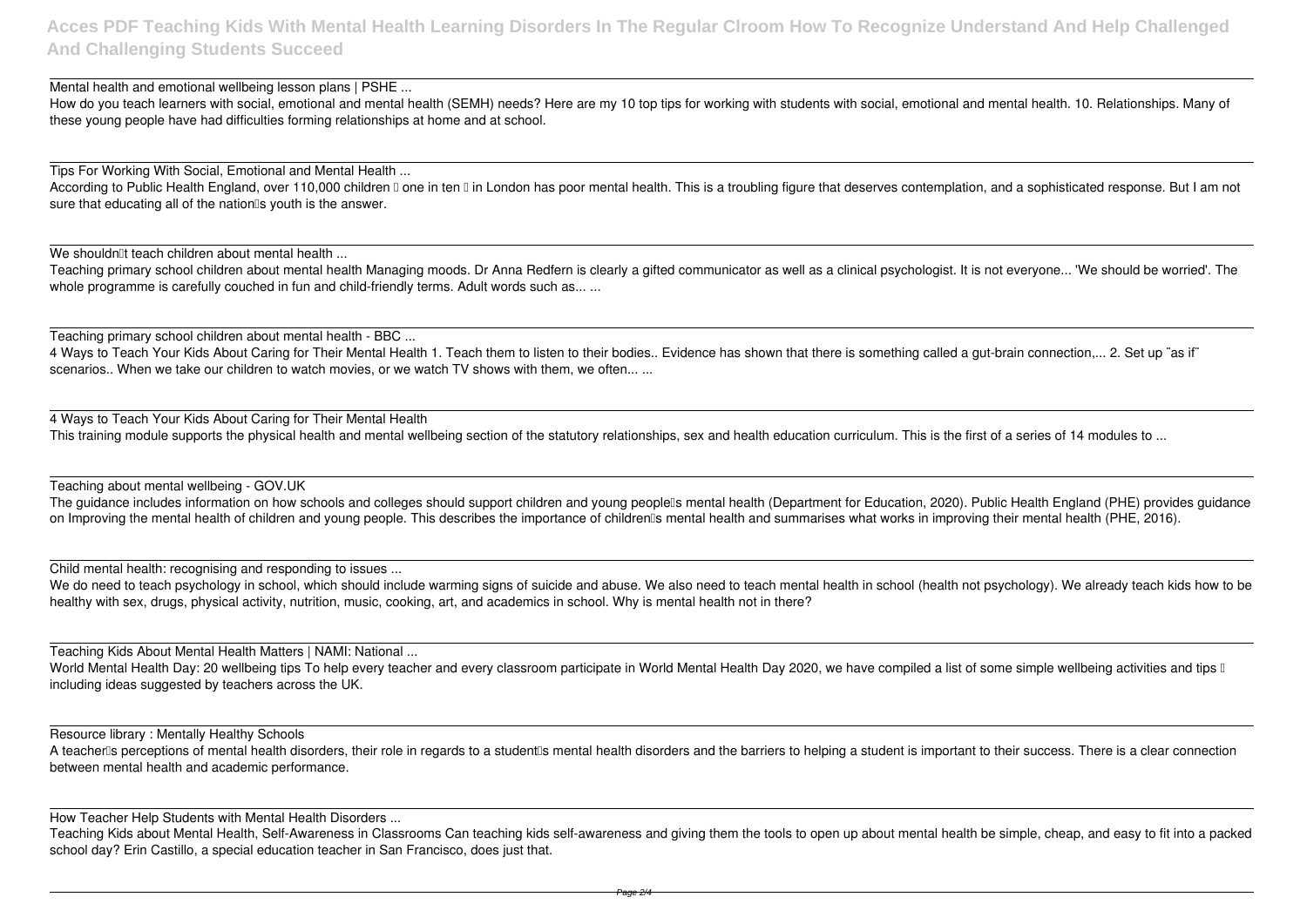### Teaching Kids about Mental Health, Self-Awareness in ...

4 | Films for teaching mental health. The problem with mental health is that we can all only experience the world through our own minds. So it can be difficult to explain issues to someone who has no experience of it themselves  $\square$  especially young people.

The heart of this book deals with mental health conditions and learning disorders that are likely to be present in today's classrooms, including anxiety and mood disorders, communication disorders, learning disabilities, and social/relational disorders. In addition, the book discusses the role of the school in addressing mental health and learning disorders, helps you plan for assessing students' needs, and outlines effective classroom policies and procedures. Educators will find helpful tips for teaching strategies that meet diverse student needs, build important social and emotional skills, and establish a safe and caring classroom. Who will benefit from using this book? regular classroom teachers school counselors and psychologists classroom aides special education teachers school administrators parents childcare providers

Research and experience show that children and adolescents who struggle with emotional, behavioral and social problems do improve when they learn prosocial skills. Social skill instruction, therefore, can be a vital component in the treatment planning for a child diagnosed with a mental health disorder. Teaching Social Skills to Youth with Mental Health Disorders is a guide for therapists, counselors, psychologists, educators, and other practitioners trying to help these youth get better.

From ADHD to schizophrenia and everything in between, what teachers need to know about their students<sup>[]</sup> mental health. Twenty percent of children and adolescents have a mental health disorder and in five percent, the disorder is severe. Chances are that every classroom in America will have at least one student who has a mental health disorder, possibly even in the severe range. These students often have symptoms that interfere with their ability to learn. From Ontario, Canada to California, school districts and state Boards of Education are recognizing the importance of comprehensive approaches to student mental health that include teacher education. By understanding child and adolescent mental health issues, general education and special education teachers have additional tools to provide the most successful educational environment for their students. But where can a teacher turn to get reliable information on what they need to know? Here, William Dikel, MD, a board-certified child and adolescent psychiatrist, who serves as a consultant to school districts nationwide, answers the call with a comprehensive, teacher-focused guide to student mental health. From anxiety and depression to ADHD, autism spectrum disorders, behavior disorders, substance use disorders, and psychoses, this practical book provides essential information on how mental health disorders are diagnosed and treated, how they tend to manifest at school, and how they affect students<sup>'</sup> emotions, behaviors, and ability to learn. It explains why traditional behavioral interventions are often unsuccessful, and describes effective classroom interventions that teachers can use to provide optimal educational experiences. Teachers will learn the differences between normal child and adolescent behaviors and behaviors that reflect underlying mental health disorders, and will recognize where these behaviors fall on a spectrum, ranging from behavioral (planned, volitional acts that clearly have a function) to the clinical (where a mental health disorder is causing the behavior). They will also learn how to communicate effectively with their school teams (and student families) to ensure that school mental health staff (psychologists, social workers, counselors, and nurses) will be able to provide appropriate interventions for students in need. Administrators will learn the importance of creating a district mental health plan that clearly defines the roles of teachers, mental health staff, principals, and others, with the goal of establishing a seamless system of coordinated professionals all working to meet the student is needs. Finally, the book profiles successful programs, provided both by school districts and in collaboration with community mental health professionals, including Response to Intervention (RTI), Positive Behavioral Interventions and Supports (PBIS), socialemotional learning, and school-linked mental health services. Based on the author<sup>n</sup>s thirty years of experience providing consultation to teachers in settings varying from general education classrooms to selfcontained special education programs for severely emotionally disturbed students, this book will be an invaluable guide for parents, school principals, special education directors, school social workers, counselors, psychologists, and nurses.

What do you do to help a student who worries all the time and has persistent fears? How do you help the child whose extreme mood changes interfere with learning? Are you challenged by kids who are overly aggressive or defiant? And what do you know about dealing with ADHD, OCD, NVLD, GAD, PTSD, communication disorders, Asperger's Syndrome, eating disorders, learning disabilities, autism, and social phobias? Without a doubt, you are teaching a wide spectrum of students in your mainstream classroom. It's estimated that ten million young people deal with challenges that make it difficult for them to learn or behave appropriately in the classroom. This includes up to 10 percent of students in the regular classroom who have a learning disability, and 20 percent who have a mental health disorder that interferes with daily life. Given the many challenges you face each day, this essential teacher resource can help you address students' special needs.

Mental health and well-being are becoming increasingly important areas of focus in education, yet schools often find themselves lacking the tools, time and resources to tackle the issues. Mental health support is frequently seen as an additional responsibility of the school setting, rather than a core aspect of it. This practical, fully accessible book provides straightforward quidance and low-budget strategies to help school settings get mental health support right. With a focus on the well-being of both students and staff, chapters focus on techniques to develop self-esteem, manage behaviour and build positive

An updated edition of an indispensable resource offers practical strategies for teaching and supporting students with mental health and learning disorders. Covering topics including PTSD, bipolar disorder, autism spectrum disorder, and many others, this accessible, ready-to-use reference explains how each disorder or difficulty might be exhibited in the classroom and offers straightforward suggestions for what to do (and what not to do). Using clear, jargon-free language, the book helps all educators whether in inclusive classrooms, general education settings, or other environments recognize mental health issues and learning disabilities that are often observed in students. Fully revised and updated to correspond to the DSM-5, this edition addresses newly diagnosed disorders, as well as incorporating the latest research and interventions for existing disorders. The book also includes current information about educational practices such as creating a culturally responsive classroom and supporting students! socialemotional learning. Digital content includes customizable forms from the book. A free downloadable PLC/Book Study Guide is available at freespirit.com/PLC.